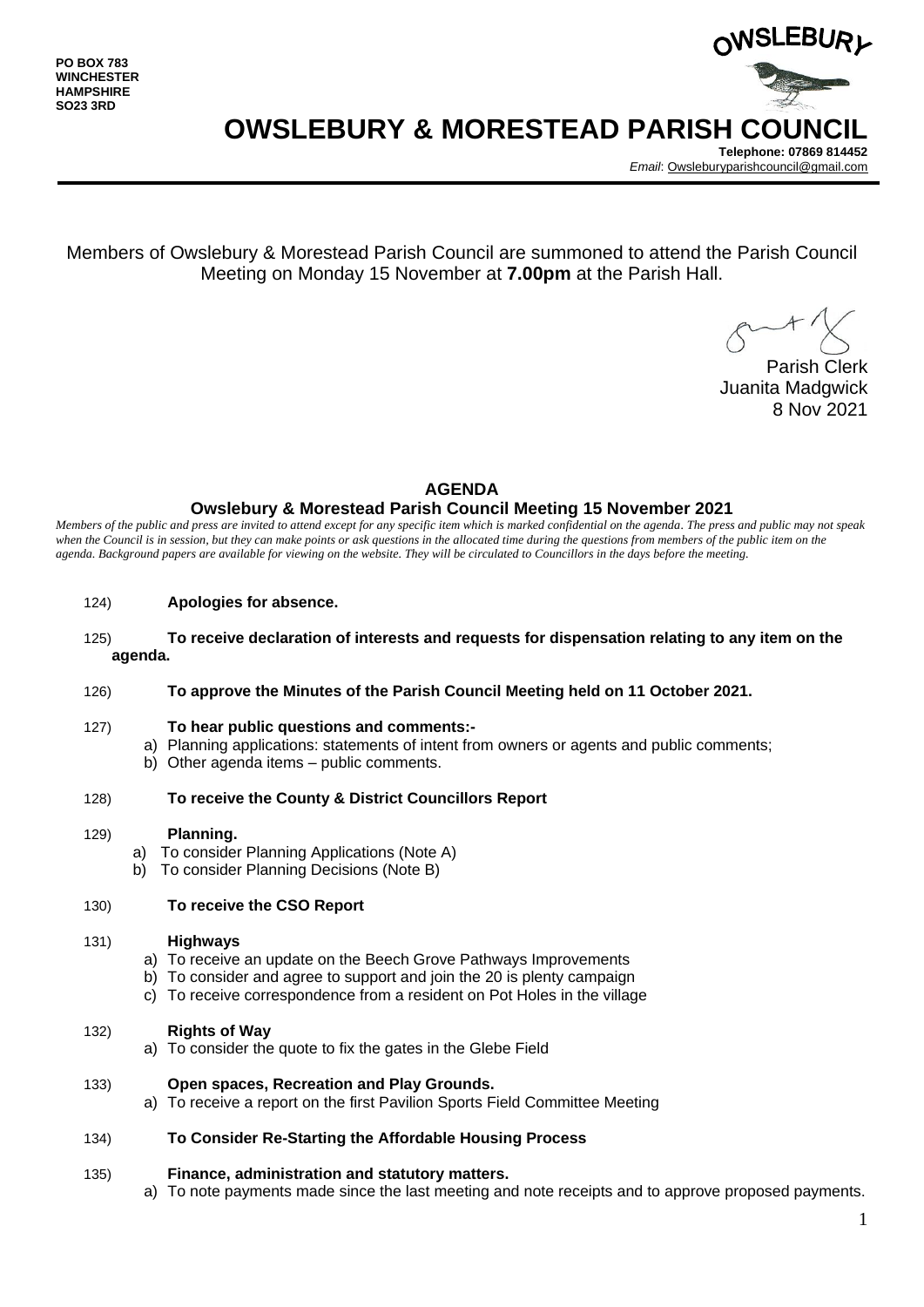

# **OWSLEBURY & MORESTEAD PARISH COUNCIL**

**Telephone: 07869 814452** *Email*[: Owsleburyparishcouncil@gmail.com](mailto:Owsleburyparishcouncil@gmail.com)

- b) To consider stopping the subscription to Zoom
- c) To agree to hiring a confidential waste company to shred all old documents for a cost of up to £100
- d) To consider a grant for £850 from the Parish Hall Committee towards a new shed
- e) To review and adopt the Complaints Policy
- f) To review and adopt the Accessibility Scheme
- g) To discuss how the Council communicate
- 136) **Information exchange and Agenda items for next meeting.**
- 137) **To agree a date of the next council meeting**